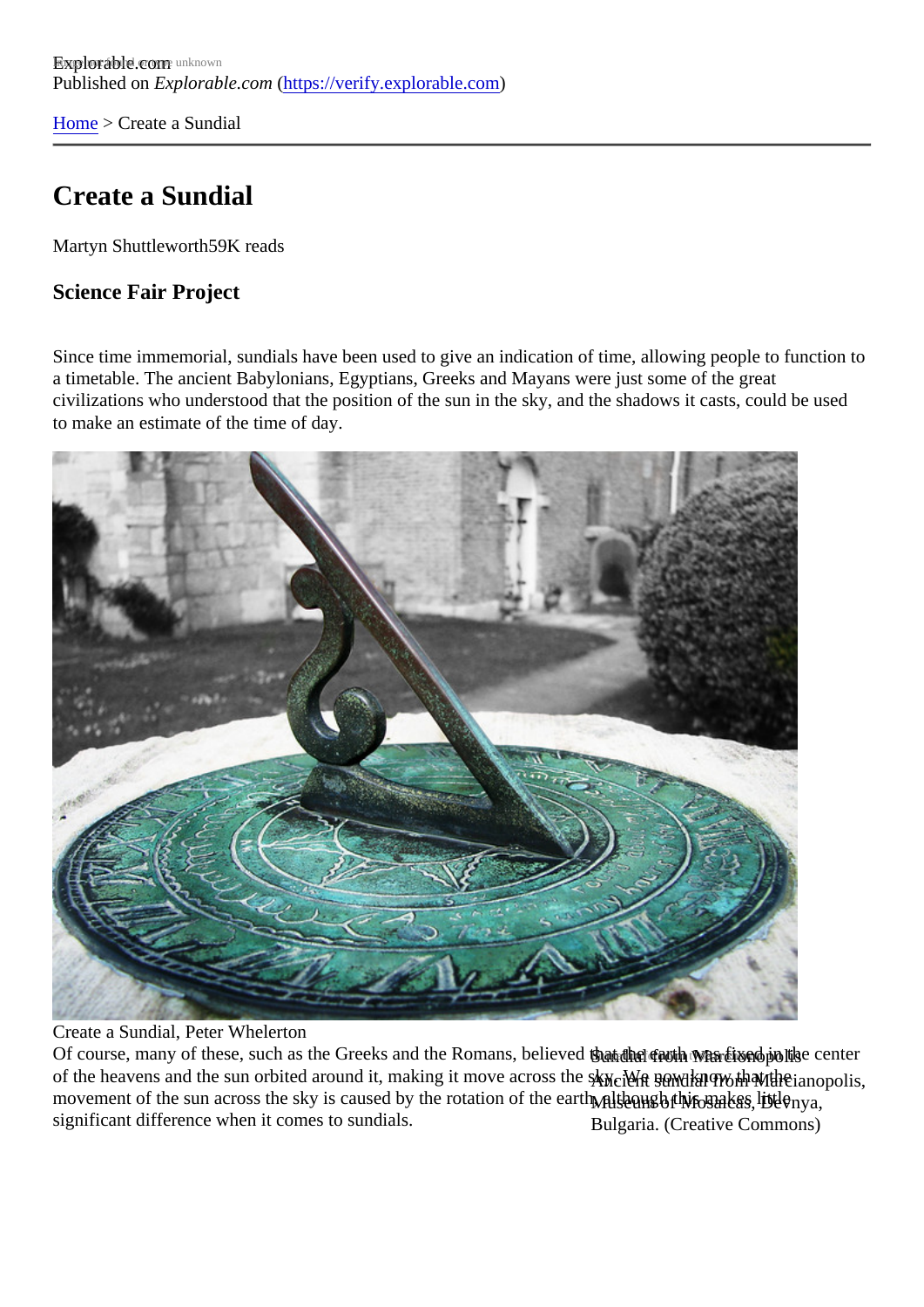# How Do Sundials Work?

In the morning, a shadow points to the west as the sun rises in the east, gradually getting shorter and moving towards the north. After noon, the shadow points eastwards, steadily lengthening as the sun moves toward sunset in the west. A sundial takes advantage of this by using a device called a gnomon to cast a shadow with a dial and markings allowing you to gauge the time.

A sundial also depends upon your position on the earth and it can only be used at a certain longitude and latitude. You cannot move away from your latitude and, although you can move along it, you will need to add or subtract four minutes for each degree moved, depending upon the direction.

## Making a Simple Sundial

This is the most basic sundial, and depends upon the ancient principle of placing a stick in the ground and using the shadow to tell the time.

You'll need:

Garden Sundial

[Commons](http://commons.wikimedia.org/wiki/User:SEWilco)<sup>[1]</sup>)

Minnesota Landscape Arboretum. Creative

- Image not found or type unknown Sundial in thyme garden at A flat wooden board or stout cardboard: Ideally, the surface should be painted white; if it isn't, you can always stick a sheet of paper to it.
- A long nail
- A hammer
- A pencil
- A sunny day

To Make Your Sundial

- 1. First thing in the morning, place the board on a flat surface in a spot that receives sun all day long.
- 2. Make sure that the board cannot move by placing a couple of rocks to weigh it down if the weather is windy.
- 3. Hammer the nail as close to the center of the board as you can. It doesn't need to go too far in; just enough to make sure that it is sturdy.
- 4. Where the shadow of the nail head falls on the surface, make a mark. Ideally, you want to do this at the beginning of the hour: Six o'clock, seven o'clock and so on.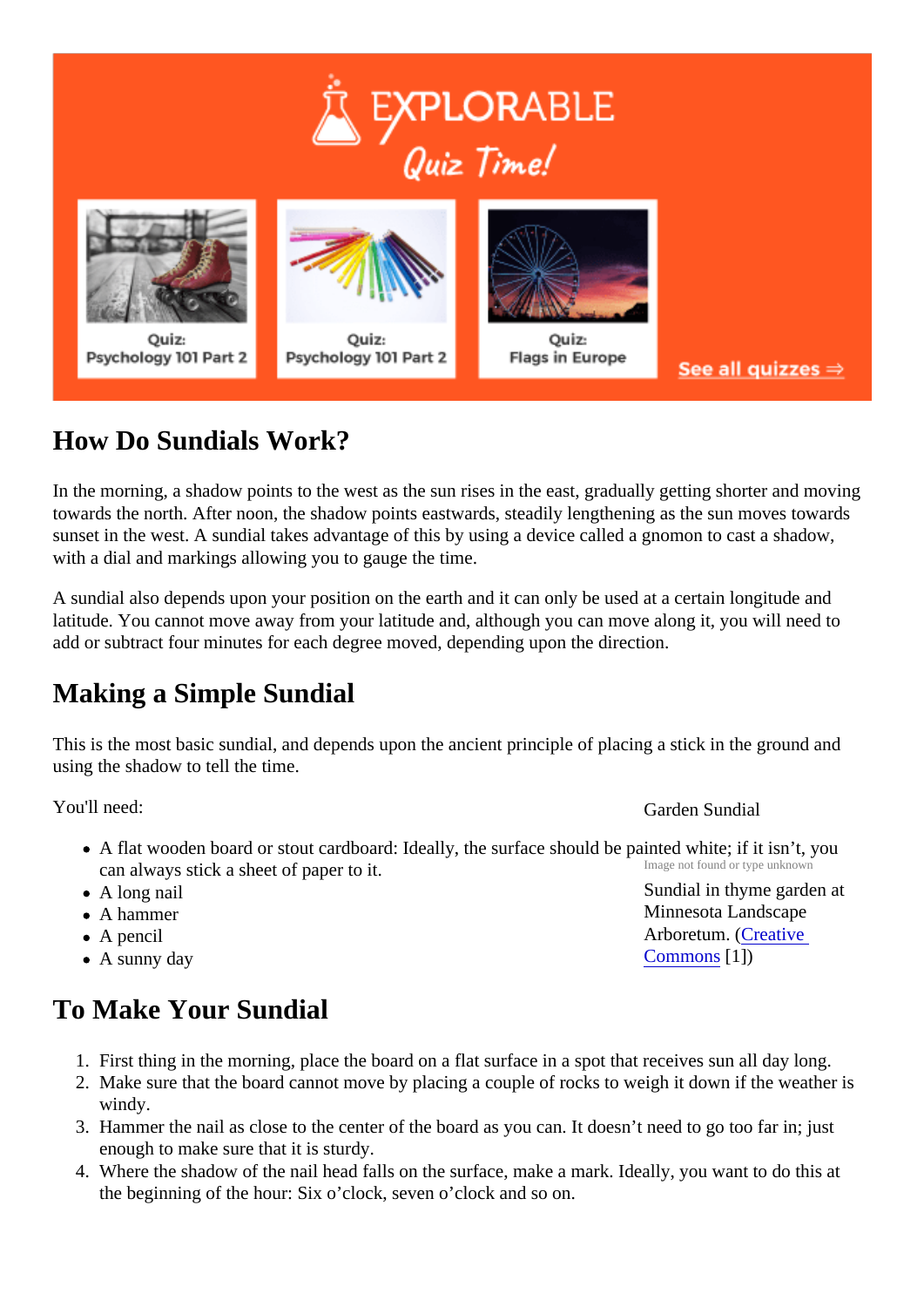- 5. Every half hour or every hour, repeat the process and carry on until sundown.
- 6. Without moving the board, draw a line with the ruler connecting the marks to the nail at the center.
- 7. You can now tell the time at your longitude and latitude.

## **Problems When You Make a Sundial**

If you monitor your sundial over the course of the year, you will notice that it does not exactly match the time. Why?

Many parts of the world use daylight saving time during the summer, so you will have to recalibrate your sundial twice per year.

For every degree you live away from your local meridian, the time will vary. For every degree east, add four minutes; for every degree west, subtract four minutes. A degree in latitude is about 69 miles or 100 kilometers, which will help you to take this variance into account.

For example, Penzance is approximately 5.5 degrees west of Greenwich. If it is noon at Greenwich, what time is it in Penzance?

To work this out:

- $\bullet$  5.5 x 4 = 22 minutes
- Penzance is west, meaning that noon arrives later.
- $12:00 22$  minutes = 11:38am

If it is 6pm in Los Angeles (118.25 Degrees west), what time is it in New York (74 Degrees west).

- $\bullet$  74-118.25 = 44.25.
- Multiply this by 4 and you get 177 minutes.
- $6pm + 177$  minutes = 8:57pm
- According to timezones, NY is classed as 3 hours ahead of LA, so this is a good approximation.

## **Make a Sundial and Direction**

If you want to move your sundial, you have to be extremely careful when **Mpositioning and h**ensure that it points north (or south in the southern hemisphere). You cannot use a compass because this points to the magnetic pole, which is in a very different location from true north.

Image not found or type unknown

One way is to use the star Polaris to set your sundial at night, which will emsate that it is under the behicring main) day. Alternatively, buy a map with true north gridlines, allowing you to use landmarks to position your sundial.

Some people may want to make a sundial with a circular dial, where the markers showing the shadows fall are all of the same length. This is very easy but requires a little planning, because you have to set the gnomon at an angle. For this, you could make a sturdy triangle from a drinking straw or use wood – there are many ways to achieve this goal.

- Using a map or online resource, check the latitude of your location
- Using a protractor, set your gnomon to exactly the same angle from the horizontal and point it towards the celestial pole
- This will allow you to create a circular dial for your sundial in the same way as for the standard sundial

Hopefully, this has helped you to build your own sundial, or at least given you a few ideas about using the